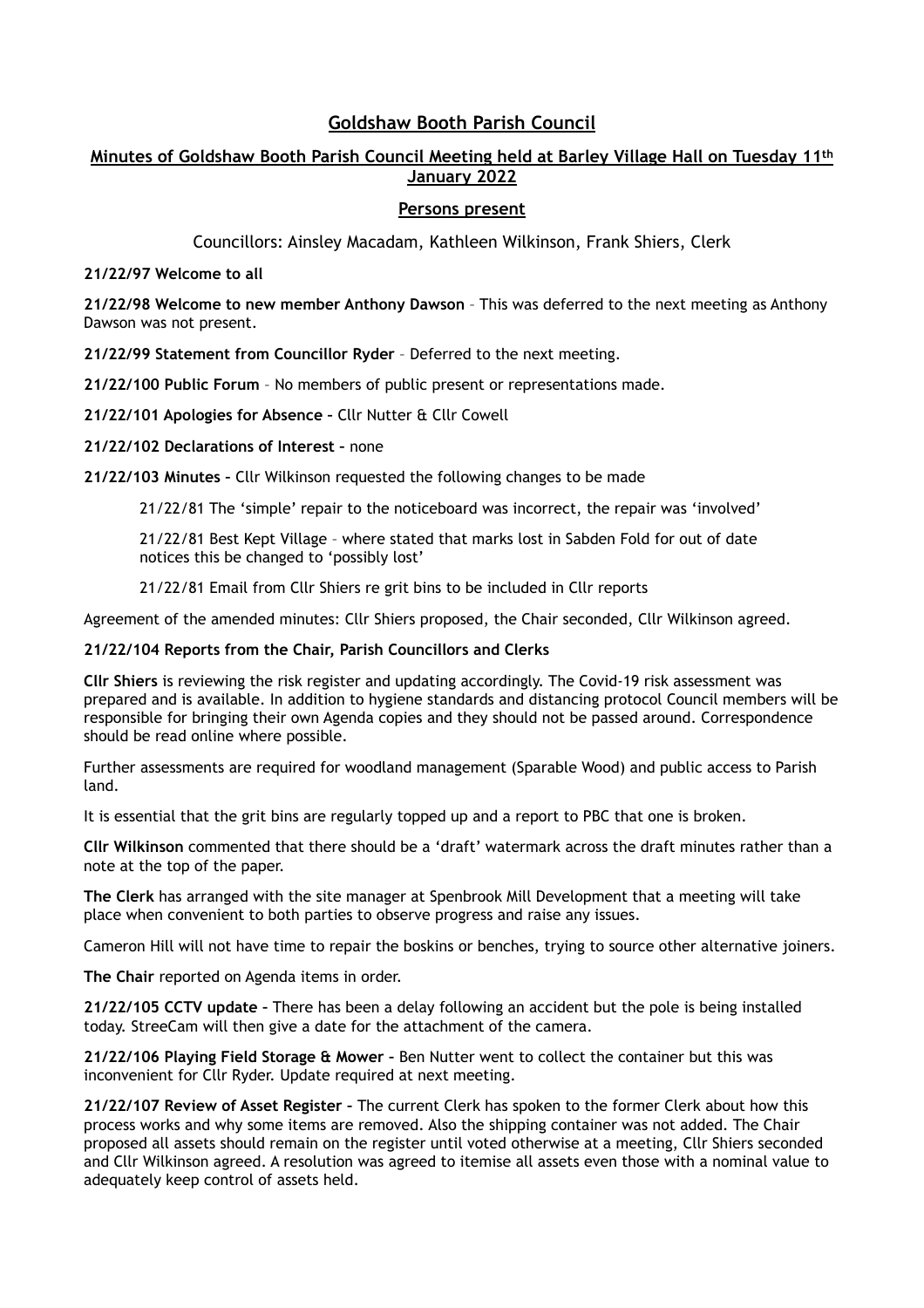**21/22/108 Sparable Lane –** The refurbishment of Sparable Lane is complete and the pathway is open.

On completion of the renewal of the pathway Cllr Ryder voiced his disapproval (to Council members by email) of the project and the finished result. It was explained that the project and the funding had been agreed by GBPC previously. He wrote that he would complain as a private individual to Pendle Borough Council and to Tom Partridge (PBC - Countryside Access Officer) in particular. Cllr Ryder went on to voice his concerns on social media at which point the Chair felt it necessary to correct the potentially libellous suggestion that the project had been completed by 'cowboy' builders (with the collusion of PBC) using substandard materials in an attempt to make more money. The Chair also invited (in the same social media post of December) members of the Community to email the Clerk with any concerns or complaints about the finished pathway of Sparable Lane - to date no emails have been received.

To clarify, the project has been carried out according to the plans drawn up by PBC in September 2020, that being of concrete construction - the colour of the kerb edging was changed from harvest to grey (to bring the cost down). It was on this basis that GBPC voted unanimously to fund the remainder of the cost using some of the Section 106 monies (agreed and Minuted in the October 2021 meeting). Other funding for the project was provided by; PBC PROW monies (arranged by Tom Partridge), Barrowford &Western Committee Capital Grant (Internal bid applied for by Tom Partridge) and B&W Committee Capital Grant (External bid applied for by GBPC, agreed and minuted in the July 2021 meeting). The Chair has spoken to Tom Partridge reassuring him that the council are happy with the work and greatly appreciate the financial support. In appreciation of the help in pulling together the project the Chair proposed GBPC write a letter to Tom Partridge thanking him (and PBC) for their support and guidance on this matter, and to express satisfaction in the works and the completion of the pathway. This was seconded by Cllr Shiers and agreed unanimously. A copy of the letter will be on record and available.

Cllr Shiers suggested that a planter should be placed at the bottom of the pathway (in the banked recess) as the area was now bare. Cllr Wilkinson said she could plant bulbs there in a 'natural grouping' appearance. She has some bulbs left over from the 'window' boxes. This was seconded by Cllr Shiers and agreed unanimously.

It was also expressed by Cllr Wilkinson that the raising of the level of the path made it easier to gain access into the church yard.

**21/22/109 Queens Jubilee Celebration –** The new Chair, Ruth White, was introduced by Derek Heap and she is now drawing up a new programme.

Between meetings the GBPC Chair had become aware of a suggestion that any monies (net profit) of the event might go to charity - including the initial £500 'investment' by the PC. The Chair had discussed the issue by email with Andrew Walker (Roughlee PC Chair) and Derek Heap (Barley PC Chair) to correct this and emphasised that the £500.00 funding allocated to Jubilee expenses, would come back to GBPC along with any net-profits divided between the three parishes - as originally agreed. This was also raised in the Jubilee Committee meeting by Cllr. Wilkinson and was confirmed to the Committee by Derek Heap so the situation is once again clear.

Derek Heap's role will include marking out the field, road closure, insurance, floats and toilets. The Jubilee Committee Chair suggested it should be scaled down to be aimed at the local community. The risk assessment will be done by Cllr Shiers. The guests will include Rev Julie Smith, Carlo Lionti, the Methodist minister and Andrew Stevenson, these will be asked to arrive at 1pm. Christine Smith had sent her apologies so Ruth White minuted.

#### **21/22/110 Requests from residents**

Sarah Nutter's request for a bench in memory of Harry in Sabden Fold was met with positivity. The only concern was that the land by the noticeboard was very muddy and cars do park in the layby. It was suggested to ask Sarah if an acceptable alternative would be the mowed land adjacent which is 'common land' defaulting to Lord Clitheroe.

Cllr Shiers proposed, the Chair seconded and Cllr Wilkinson agrees.

Cllr Shiers also suggests we use some of the 106 money to improve the area. To be discussed as part of the Section 106 discussion in subsequent meetings.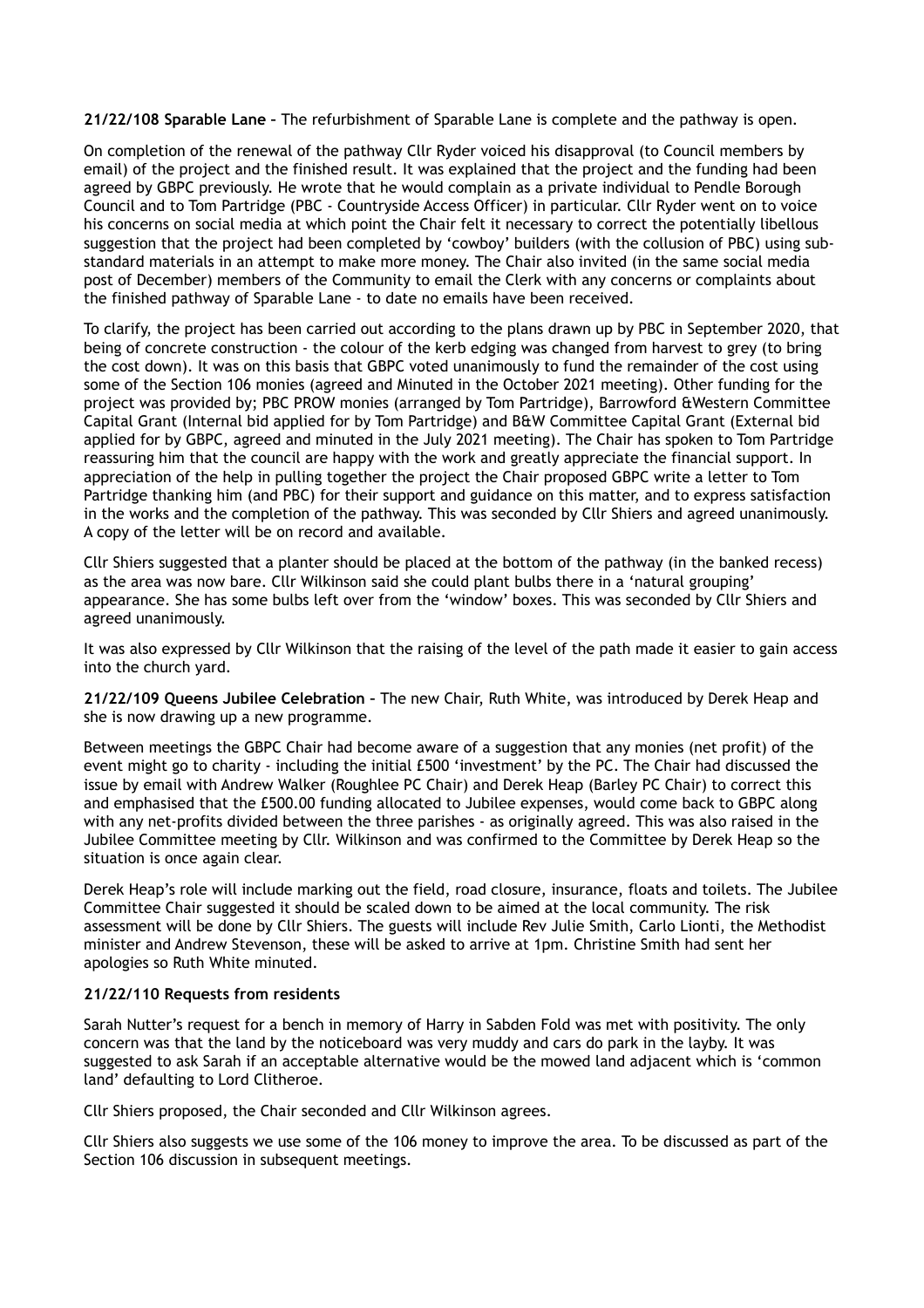The Clerk will contact the post office re repainting the postbox. Sarah had also mentioned raising money for an item of play equipment to be put in the park/play area in Newchurch. The Chair has passed on the Wicksteed brochure for her further consideration.

Caroline Hemming wrote that the repairs to Sparable Lane had impacted on her privacy (as the path level has now risen). She requested that she could use fallen stone from a PC boundary wall to raise her own wall.

This was unanimously refused as it set a worrying precedent for possible future requests of that nature and because the PC wall would be repaired in due course.

**21/22/111 Defibrillator Running Costs –** Ruth White kindly researched cost and it was approximated at between £4 - £10.00 per year. It was proposed by the Chair that an offer be made of £10 (per annum) to contribute to the cost of electricity and if Andrew and Joanne Barker disagreed, they are invited to direct the Council to the contrary figures for re-consideration.

**21/22/112 Spenbrook Mill Update –** A site meeting to be arranged by the Clerk. Cllr Shiers & Wilkinson will also attend.

**21/22/113 Planning Applications –** All planning applications are for Minutes only as time has lapsed.

• APPLICATION: 21/0887/HHO (Consultation Deadline 2nd Dec. 2021 - For Minutes Only) PROPOSAL: Single storey rear extension, LOCATION: 4 Goldshaw Court, Newchurch, RESPONSE: No objections raised.

• APPLICATION: 21/0929/HHO (Consultation Deadline 22nd Dec. 2021 - For Minutes Only) PROPOSAL: Demolition of conservatory, erection of extension, erection of flue and rendering of property. LOCATION: 7 Osborne Terrace, Spenbrook RESPONSE: Concerns about the rendering being inappropriate alongside neighbouring houses.

• APPLICATION: 21/0847/LBC (Consultation Deadline 23rd Dec. 2021 - For Minutes Only) PROPOSAL: Replacement of two windows (listed building) LOCATION: The Old Parsonage, Newchurch RESPONSE: No objections raised.

• APPLICATION: 21/0952/HHO (Consultation Deadline 28th Dec. 2021 - For Minutes Only) PROPOSAL: Demolition of existing barn, erection of a detached garage with games room above. LOCATION: Bull Hole Farm Well Head Road Newchurch RESPONSE: No objections raised.

**21/22/114 Section 106 –** The Chair stated that Section 106 funds were bound to be used specifically for Outdoor Space projects (meaning that many items on the 'wish list' produced by the previous Council did not qualify). The Chair went on to remind the Council that the money had to be spent (i.e. projects completed) by March 2023.

£4909 has been agreed to be spent on the repairs to Sparable Lane (project complete). Other projects already considered and agreed by GBPC are play equipment to be replaced on the upper park/play area yet to be authorised by PBC.

In recent months Cllr Wilkinson and the Chair have met with members of the Community to gather thoughts on the potential of creating Access-For-All to the upper park/play area. It became known that St. Mary's church are also looking at Access-For-All to the church.

The Chair proposed the PC agree to a feasibility study for an Access-For-All pathway - with the Church potentially contributing to the cost if the pathway could be formed as far as the Church gate (off Sparable Lane). Funding from the Church is not guaranteed so initially the project would have to be considered as a sole venture and therefore probably reduced in scale. Geoff Fawcett (planner) has quoted £250.00 for his input (design and management) to this project and has sourced a quote for a topography report from TriCad (£495.00 plus VAT). The proposal was seconded by Cllr. Shiers and agreed by Cllr. Wilkinson.

Cllr Shiers suggests Section 106 monies could also be used to improve the wet ground at the bottom of the football field.

The Section 106 item will continue as a monthly agenda item until completed.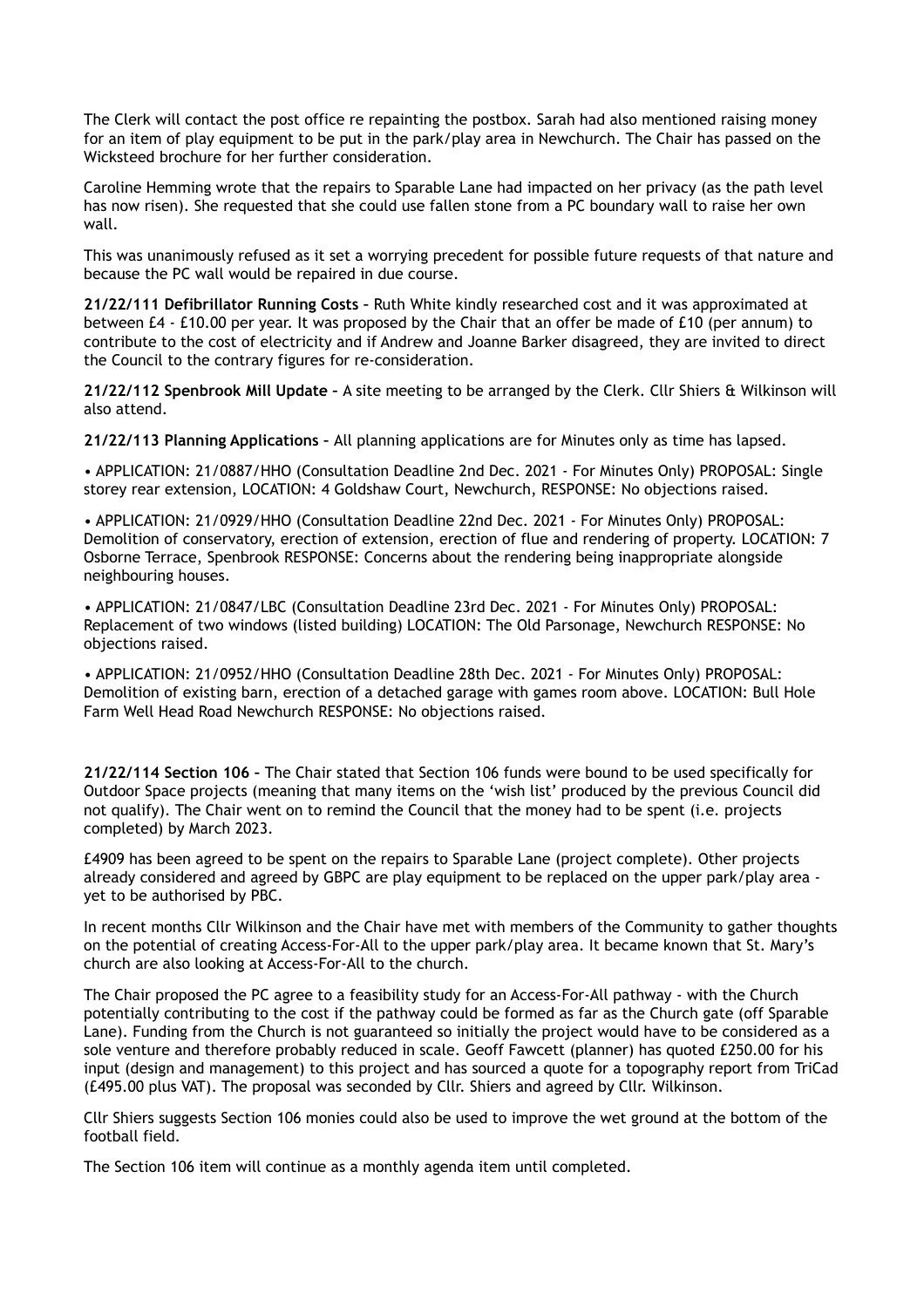**21/22/115 Budget Review –** The Chair drew attention to the budget set at the beginning of the year and pointed out the initial observations that there is significant underspending i.e. Clerk and Admin costs, and mowing costs. The Chair requested that other items of the financial accounts be brought fully up to date to enable a budget review at the next meeting.

**21/22/116 Precept Review –** Bearing in mind the savings made this year, the Chair proposed to present the Precept request to PBC without increase. This was unanimously agreed and would be completed and submitted before the deadline date.

**21/22/117 Pendle Leisure Swimming –** GBPC were invited to contribute to a Pendle Leisure Trust swimming initiative to fund local school children's swimming sessions in the school holidays. This item was discussed by email and it was decided to present to the Community for an indication of their wishes. The item remained contentious and it was expected that it would be decided upon at today's meeting, however, an anonymous donor has come forward to pledge the full amount so no further discussion is necessary. The Clerk will contact Pendle Leisure to let them know GBPC will be contributing to the swimming scheme by way of the funding from the anonymous donor.

Cllr Shiers proposes we thank the anonymous donor in appreciation.

UPDATE: After the meeting a further anonymous donor came forward to also contribute to the swimming initiative, and, Barley Parish Council met and agreed to offer 50% of the total cost.

**21/22/118 Parish Maintenance –** The Clerk is sourcing another joiner as the local joiner hasn't the time to commit to working on the boskins or the benches. Chair suggests we form a working party which would meet every month to help with maintenance. Cllr Wilkinson suggested we could repair the boskins and benches ourselves and is happy to take the lead on this. Cllr Wilkinson is going to assess any necessary repairs to the noticeboard. Chair suggested that we publicise on social media and hope that support comes forward.

Re Osbourne / Gorrell pathway – alternatives of tarmacking or chippings will be considered. Cllr Wilkinson will ask a Newchurch resident for guidance.

Grit bin report – all half full but one broken. Clerk to contact PBC re topping up the yellow grit bins. The green bins are the responsibility of GBPC. To be considered, an amount to be ring-fenced in the budget for Well Head Road.

It was suggested that we ask young Farmers to repair the wall at the bottom of the playing field.

It was discussed that wood chippings could be used to help remedy the muddy pathways. To be discussed further in next meeting.

**21/22/119 Best Kept Village** – deferred to next meeting

**21/22/120 Unauthorised Tree Felling –** The Chair contacted Neil Watson (PBC Planning Dept.) for an update on the situation. PBC are recruiting a replacement for the tree officer and will be in touch to discuss soon.

**21/22/121 Financial Transactions –** Expenditure as stated.

6/10/2021 - Gill Demaine (Gardener) - £252.00

31/10/2021 - Gill Demaine (Gardener) - £252.00

Additional also agreed

£108.00 Lathams – Hedge cutting

£71.40 Playground inspection

£15.99 Mop bucket bought by Cllr Wilkinson

£288.00 November gardener

Income